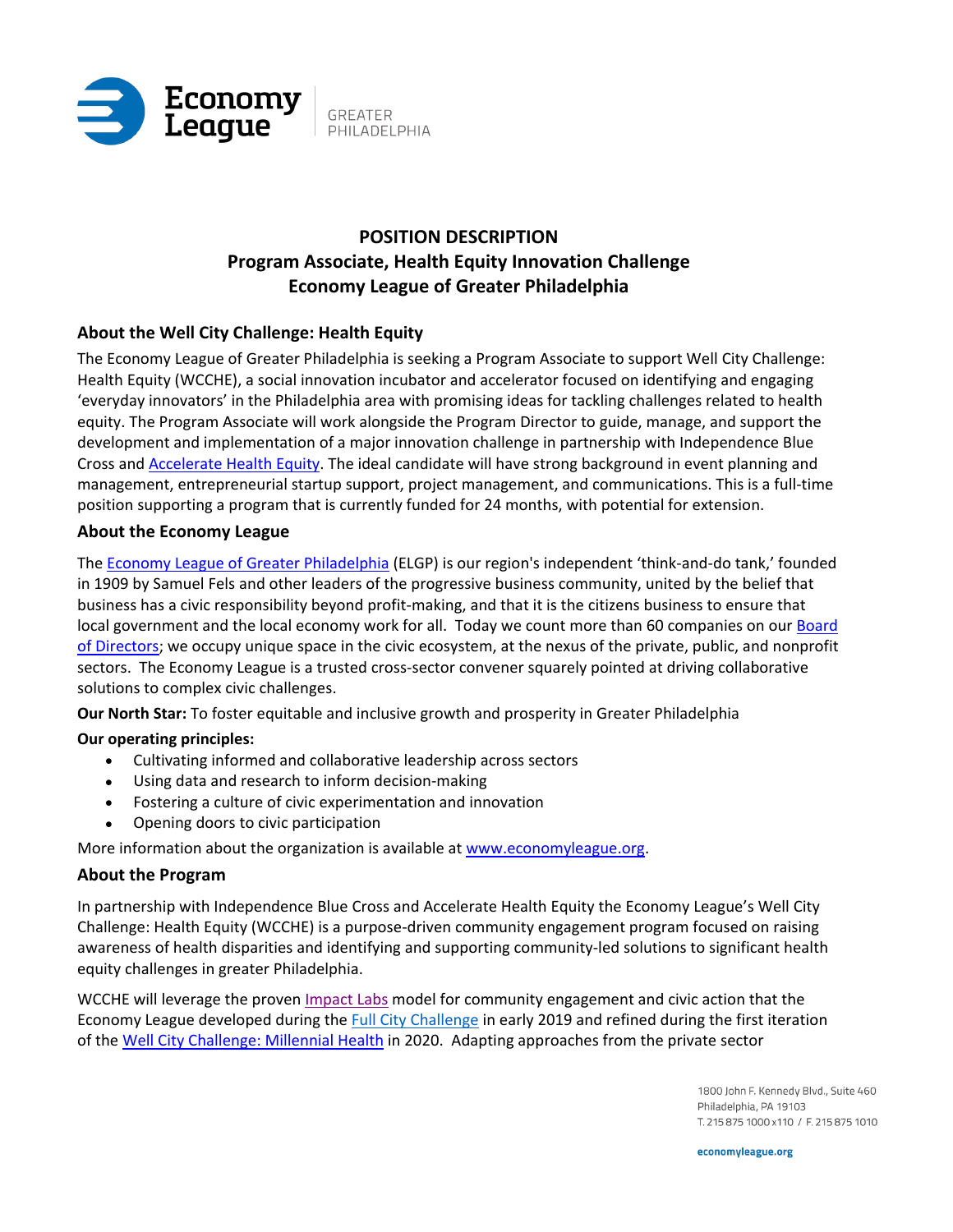

incubator/accelerator startup space, the Impact Labs platform engages community members, business and civic leaders, area companies, nonprofit organizations, and public-sector partners to identify and support innovative collaborations that draw upon regional strengths to address community health challenges. This model for purpose-driven community engagement is organized around a call for ideas and a structured process that identifies 'everyday innovators' from the community and pairs them with expertise, connections, and other resources necessary to refine and advance their solutions. This new iteration of the Well City Challenge will engage health equity centered solutions from community perspectives. Program activities will include in-person events and virtual programming.

# **Responsibilities of the Program Associate will include:**

## *Program Planning and Development:*

- Coordinate activities and logistical operations of the WCCHE program
- Assist in the development and implementation of program goals and objectives alongside key stakeholders and sponsors
- Inform the development of program outreach, implementation, and evaluation plan

## *Communications and Partnerships*

- Assist in the strategic outreach of diverse and inclusive program applicants, program mentors, and advisory board and recruitment committee members
- Interact and maintain relationships with Well City Challenge alumni and current participants, committee members and partner organizations in facilitating program objectives
- Draft written communication and promotional literature related to accelerator program.
- Coordinates communications logistics and scheduling
- Collaborate with internal and external communications teams to inform and improve strategies for program promotion

## *Event Planning and Management*

- Plan recruitment and networking events, pitch competition, and workshops
- Identify and book venues
- Develop agendas, outreach to speakers, and brainstorm topics of program events
- Host in-person and virtual events

## **Candidate Qualifications:**

- 2 years' experience of program or event planning and management
- Excellent written and verbal communication
- Strong working knowledge of remote-work platforms such as Teams and Zoom
- A sense of creativity and passion for health equity; a passion for supporting others to shine and creating space for community health equity leaders to be heard, seen, supported and celebrated
- Entrepreneurial spirit; passion for problem-solving in an fast-paced an ever-changing environment

1800 John F. Kennedy Blvd., Suite 460 Philadelphia, PA 19103 T. 215 875 1000 x110 / F. 215 875 1010